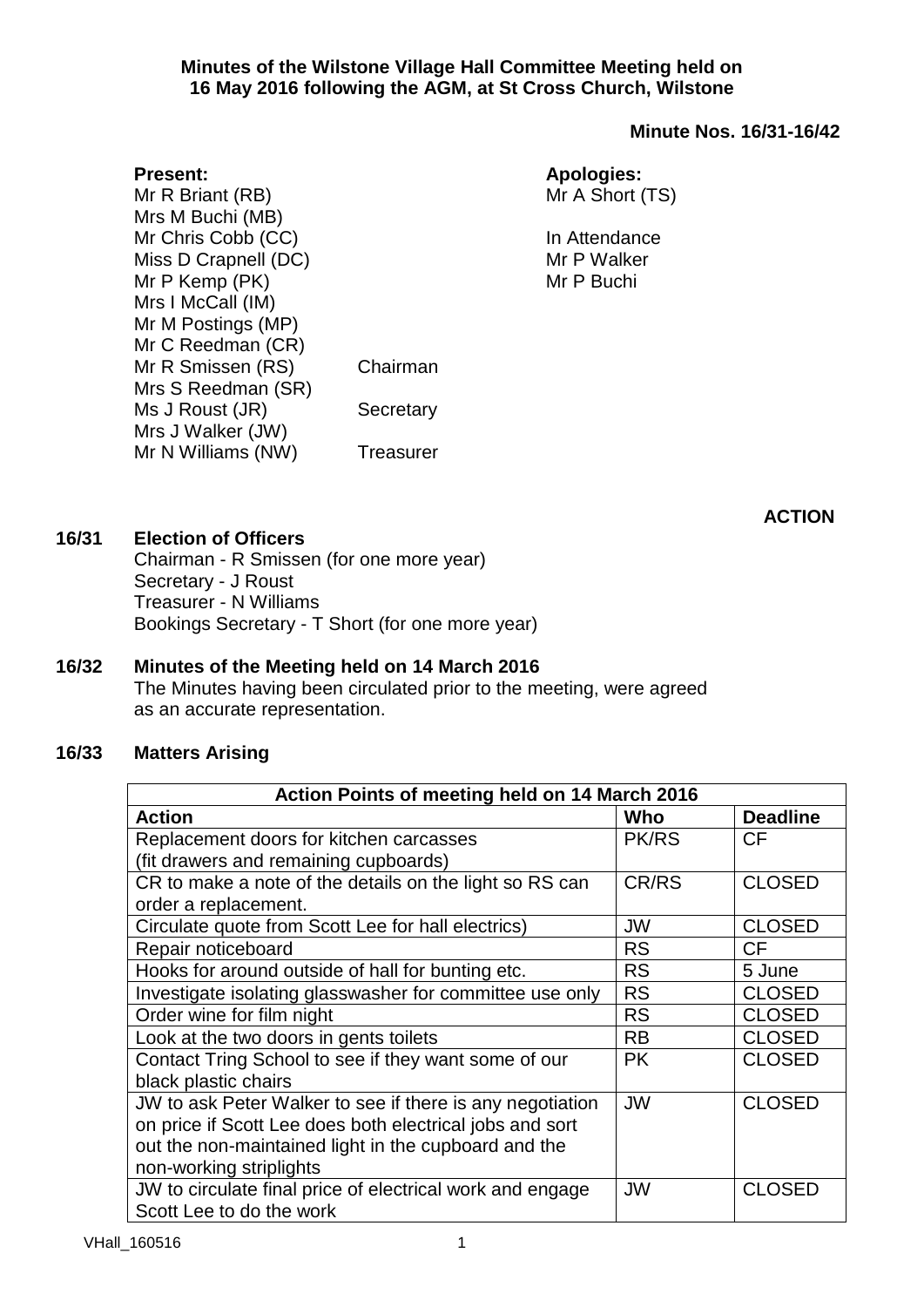|                                                         |           | <b>ACTION</b> |
|---------------------------------------------------------|-----------|---------------|
| RS to forward Chris Cobb's email to committee           | <b>RS</b> | <b>CLOSED</b> |
| NW will contact CC to confirm what the live URL will be | <b>NW</b> | <b>CLOSED</b> |
| Irene to distribute quote from Mike Harrison when it's  | IM        | <b>CLOSED</b> |
| received                                                |           |               |
| RS to let Jo Woodbridge know the committee have no      | <b>RS</b> | <b>CLOSED</b> |
| events planned for September                            |           |               |

# **i) Action Points**

Non-maintained light to be included with electrical work in storage cupboard.

Hall electrics - Phase 1 is completed. Phase 2 which includes certification will be complete before the fete. Scott Lee suggested replacing strip lights behind curtain pelmets with LED lights. Hooks for bunting - if RS gets hooks, RB will install them. Isolate glasswasher plug - NW has come up with a solution that works. If there are problems with it down the line we will look for a more permanent solution. Accident involving chair - there was an accident involving a member of the whist club in which a chair collapsed under her. If any defective chairs are found they should be removed from public use immediately **16/34 Ladies' Toilets** We may have to give notice to playgroup before work starts on toilets. Work will last for approximately two months and will start in August. Action TS: to write to the playgroup informing them that refurbishment work will be carried out on ladies toilets in August. **TS 16/35 Changes to Hall Hire Rates** Currently the rates are £8, £10 and £15. It was agreed we need to put the rates up. For the next meeting we need to know what the make up of our hirers is. NW will produce this. The consensus of the meeting was to keep the village rate as it is. NW volunteered to write to hirers informing them of rate increase when new rates are agreed. **NW NW 16/36 Treasurer's Report** Finances are in good shape. **16/37 Website**

People seem happy with the website. NW will point old website at new site URL. **NW**

#### **16/38 Past Events**

**Film Night -** the last film was James Bond and was a good event. RS made the comment that we need to raise our bar prices as the cost of alcohol has been going up over the last few years. We will discuss this at the next meeting. **JER**

#### **16/39 Future Events**

**Fete** - the last planning meeting is next Monday. We have a few more trade stands and more items to fit onto field. NW asked JW for a list of **JW**